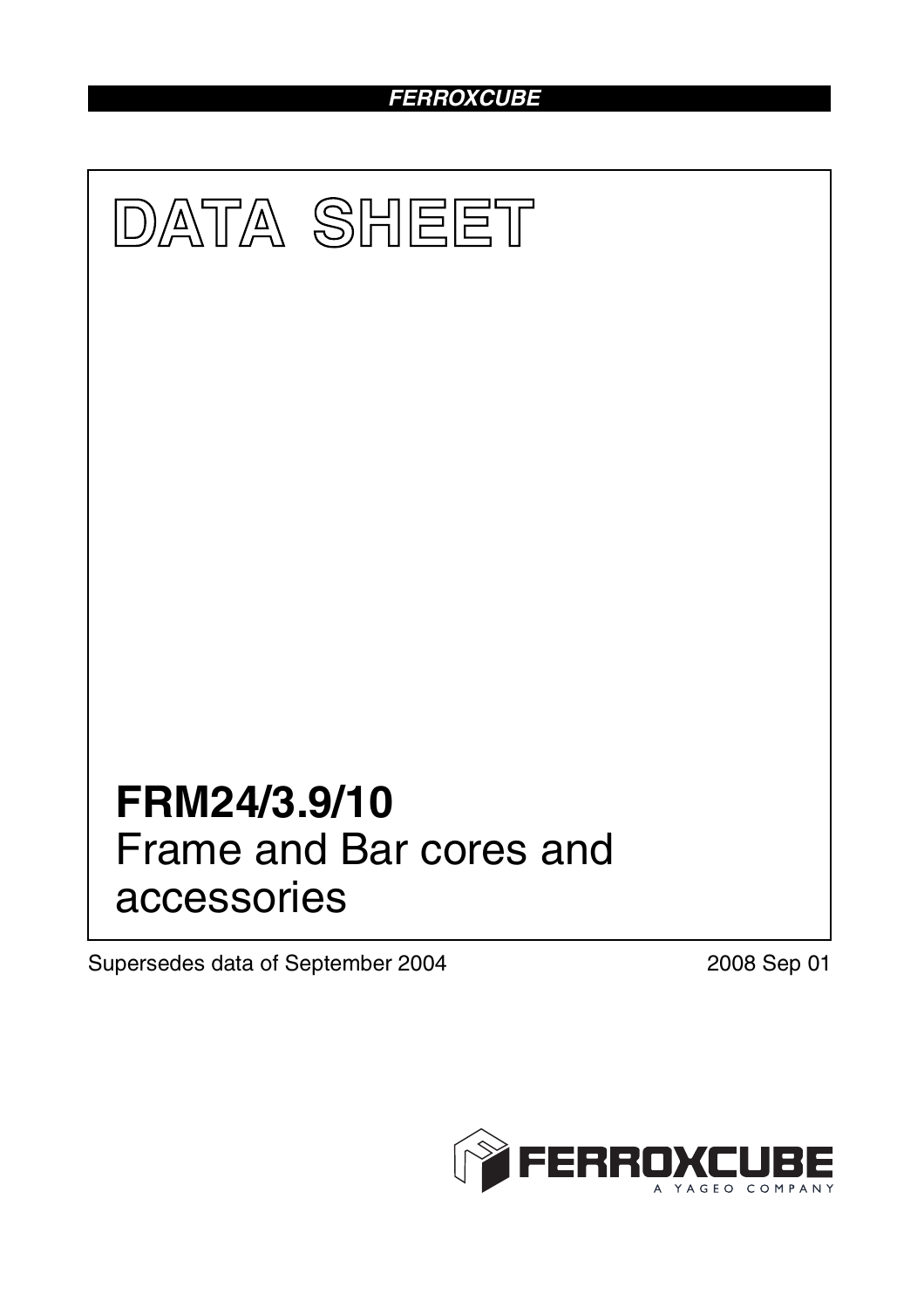#### **CORE SETS**

# **Effective core parameters**

| <b>SYMBOL</b>             | <b>PARAMETER</b> | <b>VALUE</b>  | <b>UNIT</b>     |
|---------------------------|------------------|---------------|-----------------|
| $\Sigma(I/A)$             | core factor (C1) | 5.65          | $mm-1$          |
| $\mathsf{V}_{\mathsf{e}}$ | effective volume | 370           | mm <sup>3</sup> |
| $\mathsf{I}_\mathsf{e}$   | effective length | 45.8          | mm              |
| $A_{\rm e}$               | effective area   | 8.1           | mm <sup>2</sup> |
| <b>\</b> min              | minimum area     | 6.0           | mm <sup>2</sup> |
| m                         | mass of frame    | $\approx$ 1.3 | g               |
| m                         | mass of bar      | $\approx$ 1.2 | g               |



### **Ordering information for bar cores**

| <b>GRADE</b> | <b>TYPE NUMBER</b> |
|--------------|--------------------|
| l 3C90       | BAR25/2.2/4-3C90   |
| 3C91         | BAR25/2.2/4-3C91   |

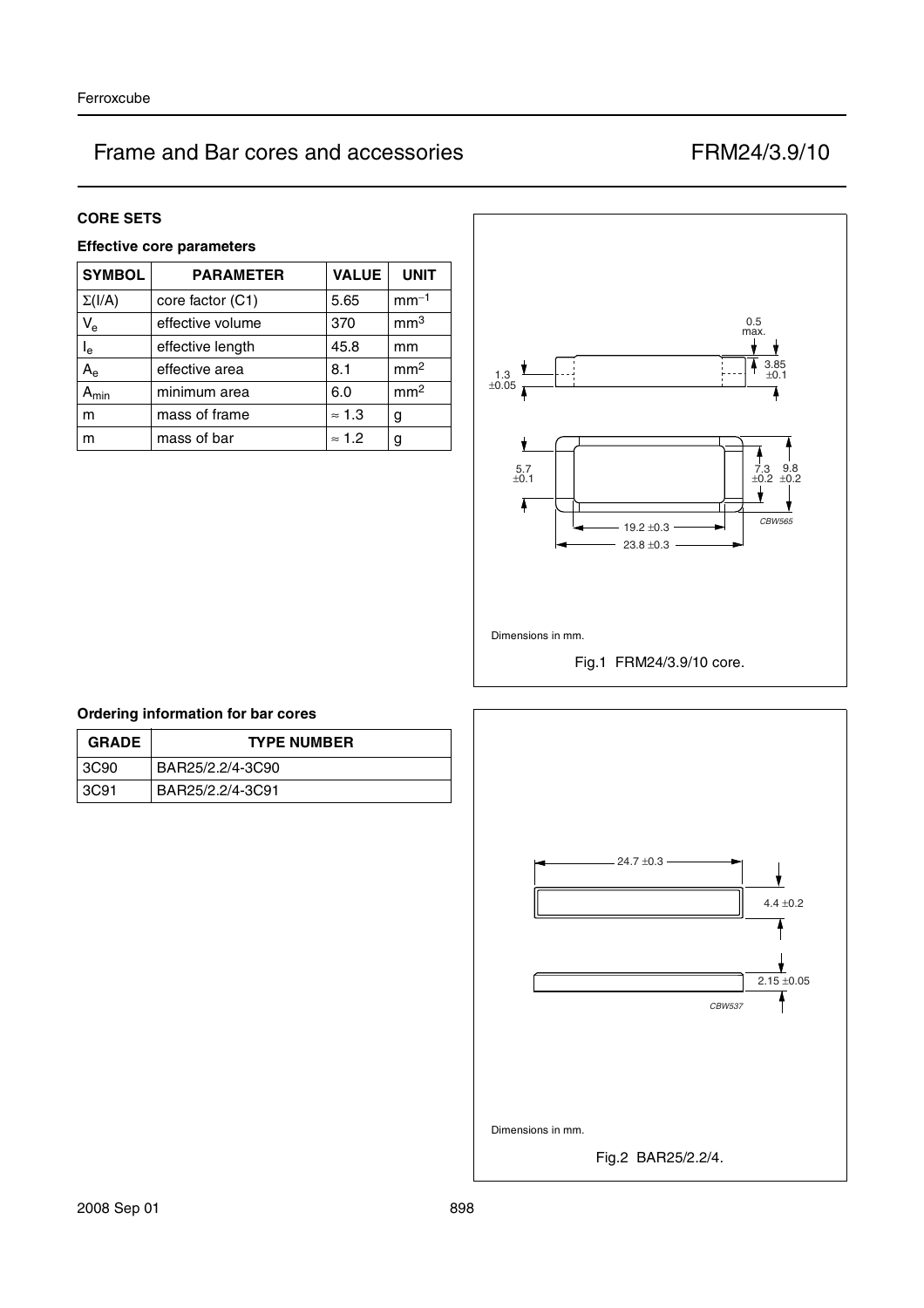# **Frame cores for use in combination with matching bar cores**

AL measured in combination with bar core.

| <b>GRADE</b> | $H_{L}$<br>(nH) | μ <sub>e</sub> | <b>AIR GAP</b><br>$(\mu m)$ | <b>TYPE NUMBER</b> |
|--------------|-----------------|----------------|-----------------------------|--------------------|
| 3C90         | $370 + 25%$     | $\approx 1660$ | $\approx 0$                 | FRM24/3.9/10-3C90  |
| 3C91         | 440 ±25%        | $\approx 1970$ | $\approx 0$                 | FRM24/3.9/10-3C91  |

# **Properties of Frame and Bar combinations under power conditions**

|              | $B(mT)$ at                                    | CORE LOSS (W) at                             |                                                 |                                               |                                                 |  |
|--------------|-----------------------------------------------|----------------------------------------------|-------------------------------------------------|-----------------------------------------------|-------------------------------------------------|--|
| <b>GRADE</b> | $H = 250$ A/m;<br>f = 10 kHz;<br>$T = 100 °C$ | f = 25 kHz;<br>$B = 200$ mT;<br>$T = 100 °C$ | $f = 100$ kHz;<br>$B = 100$ mT;<br>$T = 100 °C$ | f = 100 kHz;<br>$B = 100 mT$ ;<br>$T = 60 °C$ | $f = 100$ kHz;<br>$B = 200 mT$ ;<br>$T = 60 °C$ |  |
| 3C90         | $\geq$ 320                                    | $\leq 0.041$                                 | $\leq 0.044$                                    | $\overline{\phantom{0}}$                      |                                                 |  |
| 3C91         | $\geq$ 320                                    |                                              |                                                 | $\leq 0.019$                                  | $\leq 0.15$                                     |  |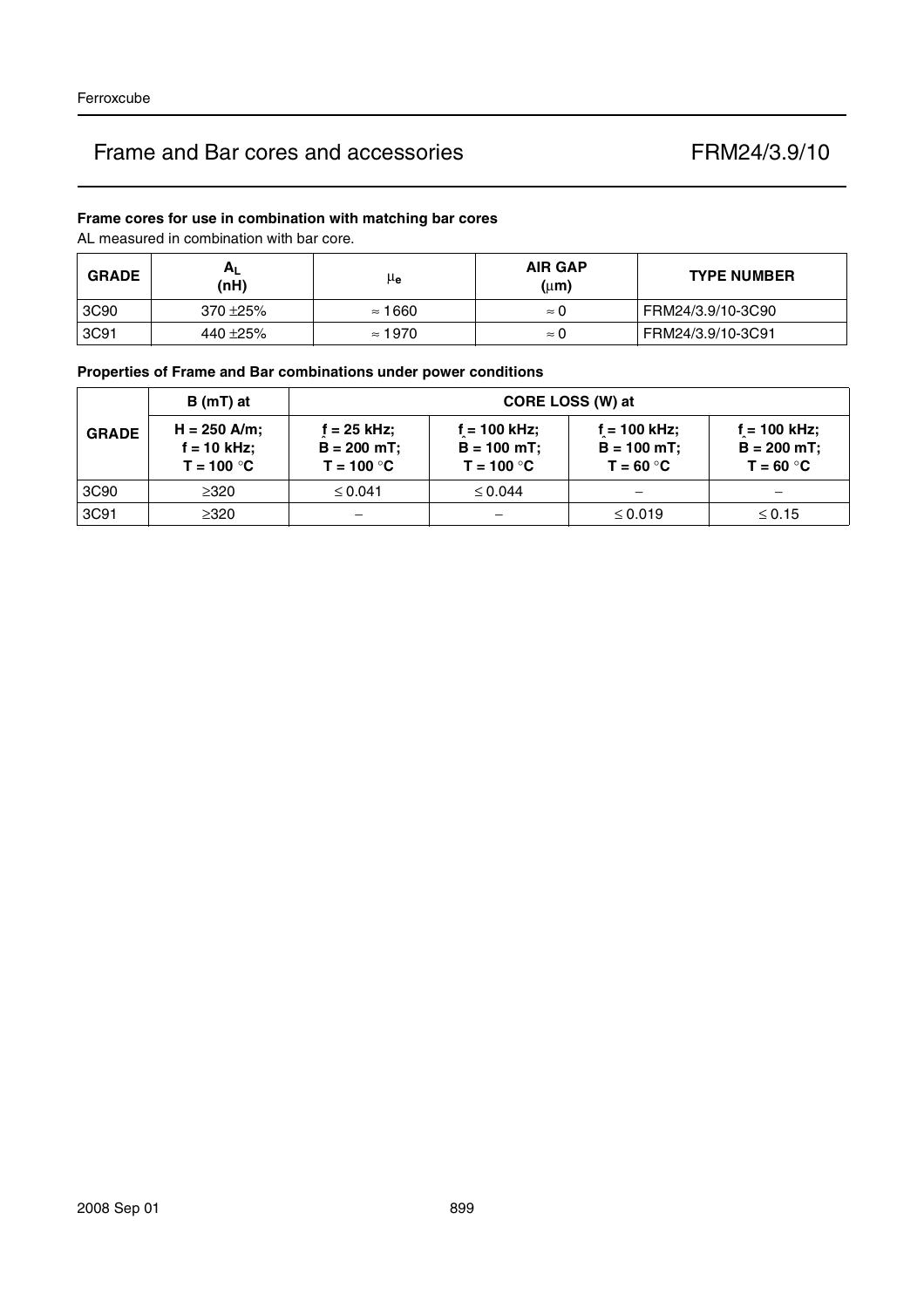# **COIL FORMERS**

## **General data**

| <b>PARAMETER</b>              | <b>SPECIFICATION</b>                                                                                                       |  |  |
|-------------------------------|----------------------------------------------------------------------------------------------------------------------------|--|--|
| Coil former material          | liquid crystal polymer (LCP), glass-reinforced, flame retardant in accordance with<br>"UL 94V-0"; UL file number E54705(M) |  |  |
| Pin material                  | copper-tin alloy (CuSn), tin (Sn) plated                                                                                   |  |  |
| Maximum operating temperature | 155 °C, "IEC 60085", class F                                                                                               |  |  |
| Resistance to soldering heat  | "IEC 60068-2-20", Part 2, Test Tb, method 1B, 350 °C, 3.5 s                                                                |  |  |
| Solderability                 | "IEC 60068-2-20", Part 2, Test Ta, method 1: 235 °C, 2 s                                                                   |  |  |



# **Winding data and area product**

| <b>NUMBER</b><br>0F<br><b>SECTIONS</b> | <b>NUMBER</b><br><b>OF</b><br><b>SOLDER</b><br><b>PADS</b> | <b>WINDING</b><br><b>AREA</b><br>(mm <sup>2</sup> ) | <b>WINDING</b><br><b>WIDTH</b><br>(mm) | <b>AVERAGE</b><br><b>LENGTH OF</b><br><b>TURN</b><br>(mm) | <b>AREA</b><br><b>PRODUCT</b><br>Ae x Aw<br>(mm <sup>4</sup> ) | <b>TYPE NUMBER</b>                  |
|----------------------------------------|------------------------------------------------------------|-----------------------------------------------------|----------------------------------------|-----------------------------------------------------------|----------------------------------------------------------------|-------------------------------------|
| 8                                      | 9                                                          | $2.9 + 7 \times 1.24$   3.7 + 7 $\times$ 1.6        |                                        | 17.3                                                      |                                                                | 23.5 + 7 x 10.0 CPHS-FRM24/10-8S-9P |